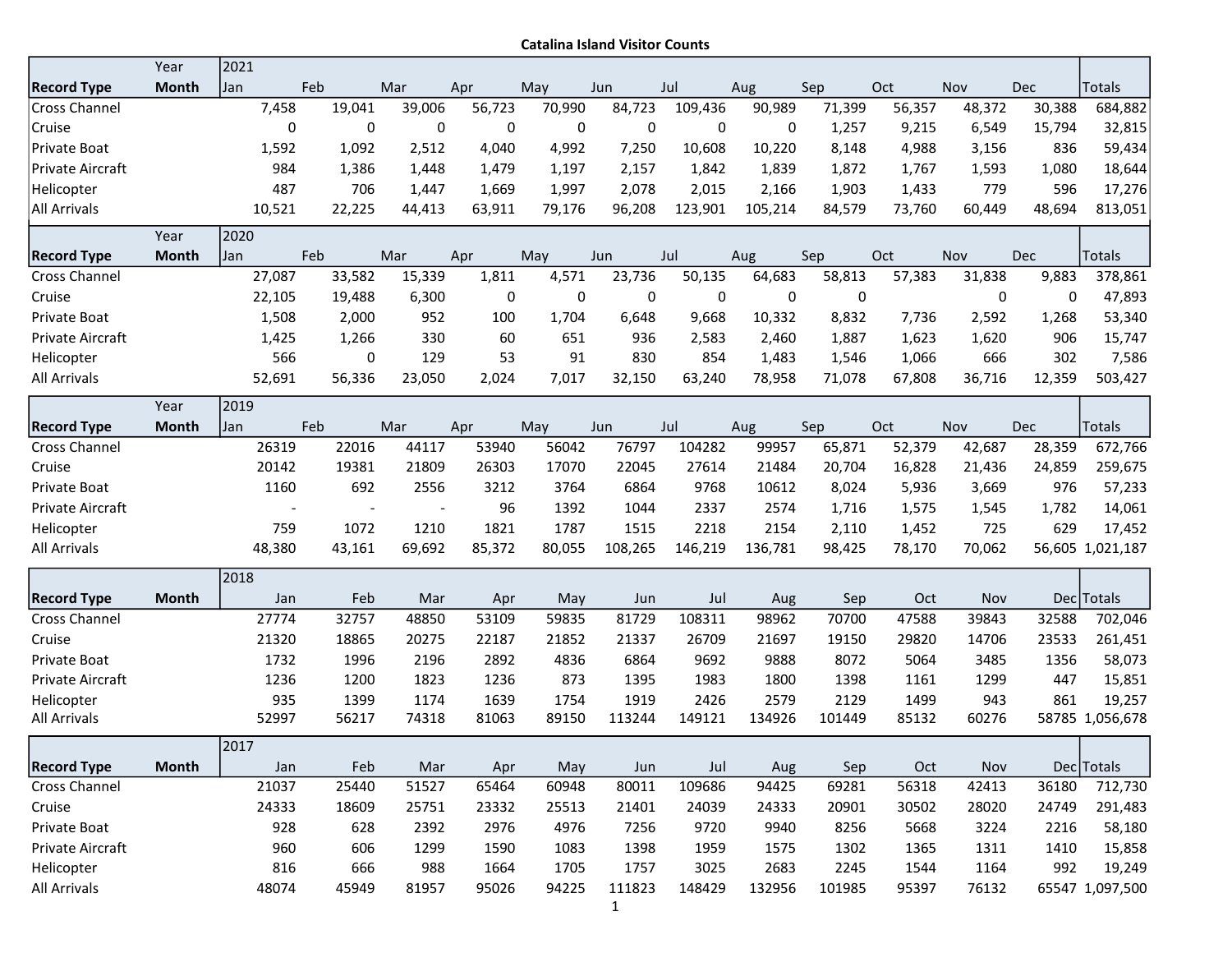Catalina Island Visitor Counts

|                      |              | 2016        |        |        |        |        |         |         |         |         |        |        |             |                  |
|----------------------|--------------|-------------|--------|--------|--------|--------|---------|---------|---------|---------|--------|--------|-------------|------------------|
| <b>Record Type</b>   | Month        | Jan         | Feb    | Mar    | Apr    | May    | Jun     | Jul     | Aug     | Sep     | Oct    | Nov    | <b>Dec</b>  | Totals           |
| Cross Channel        |              | 21852       | 39162  | 52170  | 51796  | 61844  | 78210   | 105199  | 93402   | 69966   | 56207  | 42060  | 31305       | 703,173          |
| Cruise               |              | 14811       | 21826  | 20755  | 22284  | 19816  | 21364   | 21373   | 26326   | 16024   | 28356  | 24166  | 23329       | 260,430          |
| Private Boat         |              | 736         | 2236   | 1976   | 2464   | 4404   | 5916    | 9524    | 9652    | 7856    | 5244   | 2796   | 1024        | 53,828           |
| Private Aircraft     |              | 789         | 2133   | 1218   | 1590   | 897    | 1536    | 1980    | 1920    | 1575    | 1284   | 1275   | 768         | 16,965           |
| Helicopter           |              | 737         | 1073   | 1569   | 1581   | 1797   | 1829    | 2724    | 2721    | 2120    | 1410   | 1091   | 998         | 19,650           |
| <b>All Arrivals</b>  |              | 38,925      | 66,430 | 77,688 | 79,715 | 88,758 | 108,855 | 140,800 | 134,021 | 97,541  | 92,501 | 71,388 |             | 57,424 1,054,046 |
|                      |              | 2015        |        |        |        |        |         |         |         |         |        |        |             |                  |
| <b>Record Type</b>   | <b>Month</b> | Jan         | Feb    | Mar    | Apr    | May    | Jun     | Jul     | Aug     | Sep     | Oct    | Nov    | <b>Dec</b>  | Totals           |
| Cross Channel        |              | 26064       | 32508  | 53981  | 58395  | 60796  | 75631   | 94797   | 97788   | 67042   | 57050  | 42237  | 28223       | 694,512          |
| Cruise               |              | 19650       | 22504  | 22965  | 24785  | 18672  | 26335   | 18645   | 23612   | 28317   | 23561  | 29084  | 21998       | 280,128          |
| Private Boat         |              | 1476        | 2024   | 3384   | 3634   | 4156   | 5140    | 8248    | 8424    | 7248    | 6528   | 2312   | 864         | 53,438           |
| Private Aircraft     |              | 1,572       | 1,401  | 2,175  | 1,842  | 1,239  | 1,665   | 2,041   | 2,604   | 2,319   | 1,671  | 1,773  | 0           | 20302            |
| Helicopter           |              | 741         | 1120   | 1389   | 1888   | 1673   | 1820    | 2687    | 2749    | 2249    | 1617   | 1335   | 974         | 20,242           |
| <b>All Arrivals</b>  |              | 49,503      | 59,557 | 83,894 | 90,544 | 86,536 | 110,591 | 126,418 | 135,177 | 107,175 | 90,427 | 76,741 |             | 52,059 1,068,622 |
|                      |              | 2014        |        |        |        |        |         |         |         |         |        |        |             |                  |
| <b>Record Type</b>   | <b>Month</b> | Jan         | Feb    | Mar    | Apr    | May    | Jun     | Jul     | Aug     | Sep     | Oct    | Nov    | Dec         | <b>Totals</b>    |
| <b>Cross Channel</b> |              | 26365       | 29738  | 45849  | 52208  | 62083  | 70842   | 92857   | 92999   | 59216   | 52710  | 50949  | 39960       | 675,776          |
| Cruise               |              | 14610       | 19542  | 32738  | 30495  | 20121  | 23701   | 24065   | 21130   | 28031   | 20275  | 13435  | 7815        | 255,958          |
| Private Boat         |              | 1976        | 1608   | 2244   | 2736   | 5012   | 5520    | 8084    | 8956    | 6812    | 6016   | 3152   | 1096        | 53,212           |
| Private Aircraft     |              | 1,785       | 1,178  | 1,497  | 1,552  | 1,818  | 1,815   | 1,938   | 2,469   | 1,890   | 1,818  | 1,704  | $\mathbf 0$ | 19464            |
| Helicopter           |              | 572         | 894    | 1049   | 1458   | 1495   | 1627    | 2347    | 2636    | 1648    | 1383   | 1089   | 734         | 16,932           |
| All Arrivals         |              | 45,308      | 52,960 | 83,377 | 88,449 | 90,529 | 103,505 | 129,291 | 128,190 | 97,597  | 80384  | 70,329 |             | 49,605 1,019,524 |
| <b>Record Type</b>   |              | 2013<br>Jan | Feb    | Mar    | Apr    | May    | Jun     | Jul     | Aug     | Sep     | Oct    | Nov    | Dec         | <b>Totals</b>    |
| <b>Cross Channel</b> |              | 19684       | 26868  | 44693  | 43271  | 53774  | 67713   | 89966   | 89694   | 59865   | 45150  | 38871  | 28849       | 608,398          |
| Cruise               |              | 12341       | 9695   | 10436  | 20953  | 16807  | 10680   | 13346   | 10680   | 16981   | 20308  | 7696   | 12281       | 162,204          |
| Private Boat         |              | 1304        | 1580   | 2152   | 2576   | 4748   | 6012    | 8608    | 8628    | 6948    | 5128   | 2440   | 2044        | 52,168           |
| Private Aircraft     |              | 1461        | 1450   | 1680   | 1504   | 1668   | 1608    | 1743    | 2458    | 2493    | 1644   | 1440   | 1685        | 20,834           |
|                      |              |             |        |        |        | 1426   | 1322    | 1932    | 1687    | 1310    | 1194   | 839    | 789         | 14,156           |
| Helicopter           |              | 744         | 868    | 868    | 1177   |        |         |         |         |         |        |        |             |                  |
| All Arrivals         |              | 35,534      | 40,461 | 59,829 | 69,481 | 78,423 | 87,335  | 115,595 | 113,147 | 87,597  | 73,424 | 51,286 | 45,648      | 857,760          |

|                         | LUIL   |        |        |        |        |        |         |         |        |        |            |        |         |
|-------------------------|--------|--------|--------|--------|--------|--------|---------|---------|--------|--------|------------|--------|---------|
| <b>Record Type</b>      | l Jan  | Feb    | Mar    | Apr    | May    | Jun    | Jul     | Aug     | Sep    | Oct    | <b>Nov</b> | Dec    | Totals  |
| <b>Cross Channel</b>    | 20809  | 28619  | 37188  | 42210  | 53171  | 68174  | 90059   | 89110   | 60627  | 43765  | 35946      | 24629  | 594,307 |
| Cruise                  | 12245  | 9595   | 7675   | 12754  | 11430  | 10824  | 13391   | 10721   | 12193  | 19322  | 9721       | 7414   | 137,285 |
| Private Boat            | 1304   | 1792   | 2216   | 2396   | 4384   | 5636   | 9436    | 8624    | 7240   | 4800   | 2448       | 1176   | 51,452  |
| <b>Private Aircraft</b> | 1575   | 1186   | 1396   | 1502   | 1633   | 1305   | 2342    | 2272    | 2621   | 1401   | 1323       | 861    | 19417   |
| Helicopter              | 539    | 1008   | 948    | 1036   | 1429   | 1691   | 2431    | 2217    | 1623   | 1275   | 786        | 689    | 15,672  |
| All Arrivals            | 36,472 | 42,200 | 49,423 | 59,898 | 72,047 | 87,630 | 117,659 | 112,944 | 84,304 | 70,563 | 50,224     | 34,769 | 818,133 |